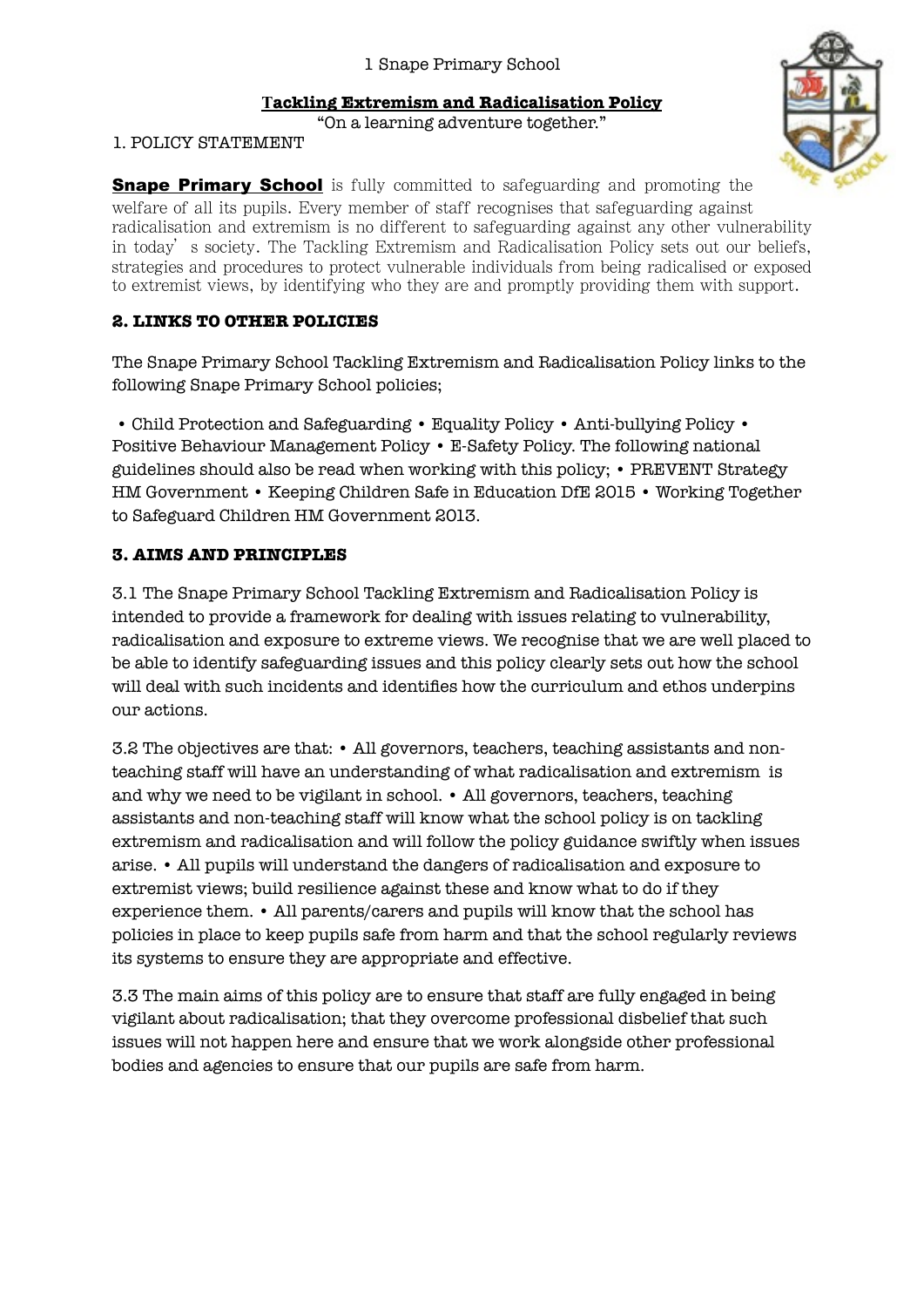# **Tackling Extremism and Radicalisation Policy** "On a learning adventure together."

#### **4. DEFINTIONS AND INDICATORS**

 4.1 Radicalisation refers to the process by which a person comes to support terrorism and forms of extremism.

4.2 Extremism is defined as holding of extreme political or religious views.

4.3 There are a number of behaviours which may indicate a child is at risk of being radicalised or exposed to extreme views. These include; • Spending increasing time in the company of other suspected extremists. • Changing their style of dress or personal appearance to accord with the group. • Day-to-day behaviour becoming increasingly centred on an extremist ideology, group or cause. • Loss of interest in other friends and activities not associated with the extremist ideology, group or cause. • Possession of materials or symbols associated with an extremist cause. • Attempts to recruit others to the group/cause. • Communications with others that suggests identification with a group, cause or ideology. • Using insulting or derogatory names for another group. • Increase in prejudice-related incidents committed by that person – these may include; physical or verbal assault , provocative behaviour, damage to property or derogatory name calling, possession of prejudice-related materials, prejudice related ridicule or name calling, inappropriate forms of address, refusal to co-operate, attempts to recruit to prejudice-related organisations, condoning or supporting violence towards others.

### **5. PROCEDURES FOR REFERRALS**

5.1 Although serious incidents involving radicalisation have not occurred at Snape Primary School to date, it is important for us to be constantly vigilant and remain fully informed about the issues which affect the local area, city and society in which we teach. Staff are reminded to suspend any 'professional disbelief' that instances of radicalisation 'could not happen here' and to be 'professionally inquisitive' where concerns arise, referring any concerns through the appropriate safeguarding channels.

5.2 We believe that it is possible to intervene to protect people who are vulnerable. Early intervention is vital and staff must be aware of the established processes for front line professionals to refer concerns about individuals and/or groups. We must have the confidence to challenge, the confidence to intervene and ensure that we have strong safeguarding practices based on the most up-to-date guidance and best practise.

5.3 Our Headteacher and Deputy Headteacher are trained as Designated Senior Leaders for Child Protection and Safeguarding and will deal swiftly with any referrals made by staff or with concerns reported by staff.

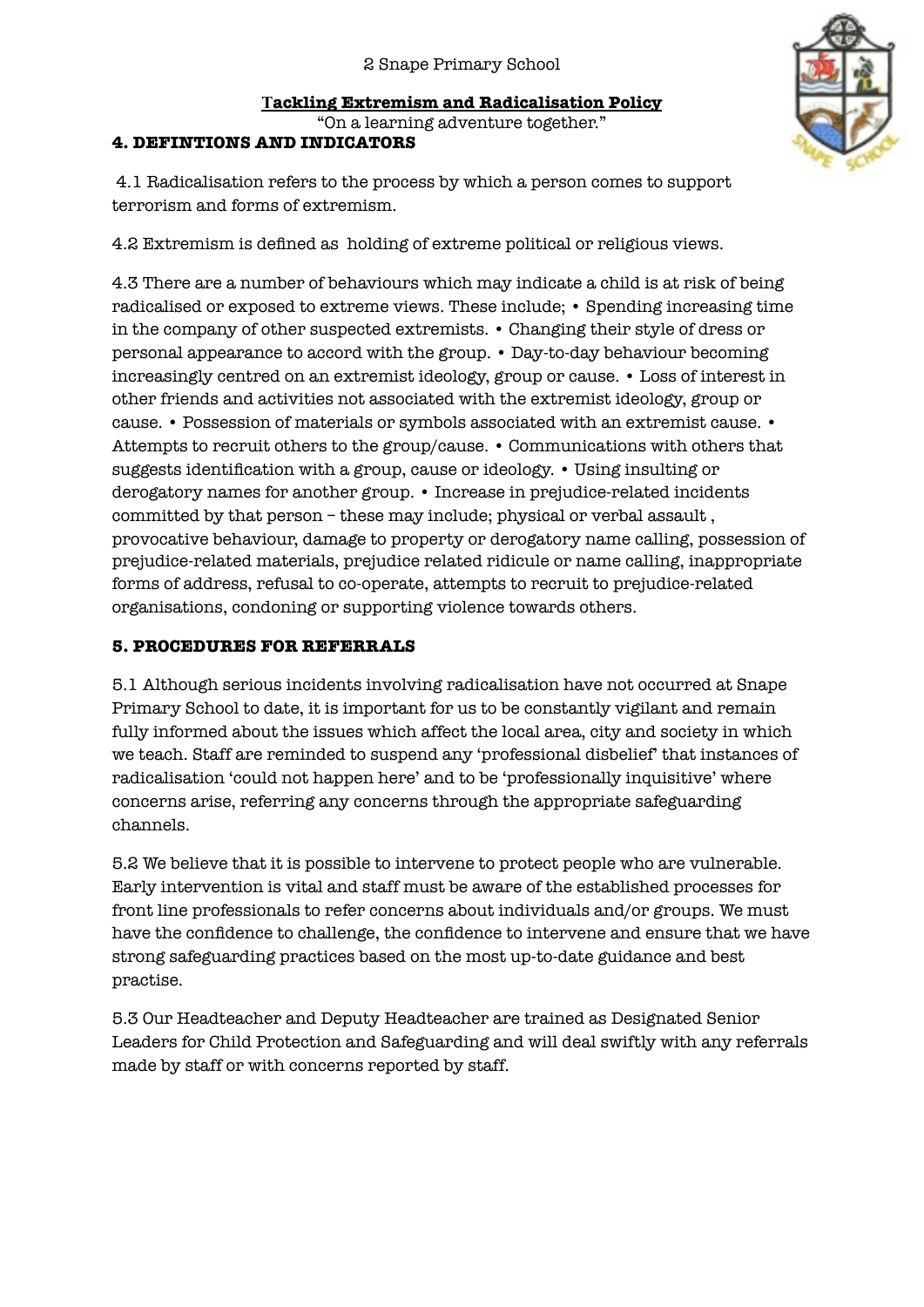# 3 Snape Primary School

### **Tackling Extremism and Radicalisation Policy**

"On a learning adventure together."

5.4 The Head Teacher + Deputy will discuss the most appropriate course of action on a case-by-case basis and will decide when a referral to external agencies is needed.

5.5 As with any child protection referral, staff must be made aware that if they do not agree with a decision not to refer, they can make the referral themselves and will be given the contact details to do this via the safeguarding board in the staffroom.

# **6. GOVERNORS, LEADERS AND STAFF**

6.1 The Head Teacher and Deputy Headteacher are the leaders for referrals relating to extremism and radicalisation. In the unlikely event that the Headteacher and the Head Teacher are not available, all staff know the channels by which to make referrals via the safeguarding board and safeguarding lever arch file in the staffroom.

 6.2 Staff will be fully briefed about what to do if they are concerned about the possibility of radicalisation relating to a pupil, or if they need to discuss specific children whom they consider to be vulnerable to radicalisation or extremist views.

 6.3 The SLT will work in conjunction with the Head Teacher and external agencies to decide the best course of action to address concerns which arise.

6.4 Prejudicial behaviour can be a factor in radicalisation and extremism. With this in mind, Snape Primary School has updated procedures for dealing with prejudicial behaviour, as outlined in the Behaviour Policy and Equality Policy.

#### **7. THE ROLE OF THE CURRICULUM**

7.1 Our curriculum is "broad and balanced". It promotes respect, tolerance and diversity. Children are encouraged to share their views and recognise that they are entitled to have their own different beliefs which should not be used to influence others.

7.2 Our PSHE provision is embedded across the curriculum. It directs our assemblies and underpins the ethos of the school. It is recognised that children with low aspirations are more vulnerable to radicalisation and therefore we strive to equip our pupils with confidence, self-belief, respect and tolerance as well as setting high standards and expectations for themselves.

7.3 Children are regularly taught about how to stay safe when using the internet and are encouraged to recognise that people are not always who they say they are online. They are taught to seek adult help if they are upset or concerned about anything they read or see on the internet.